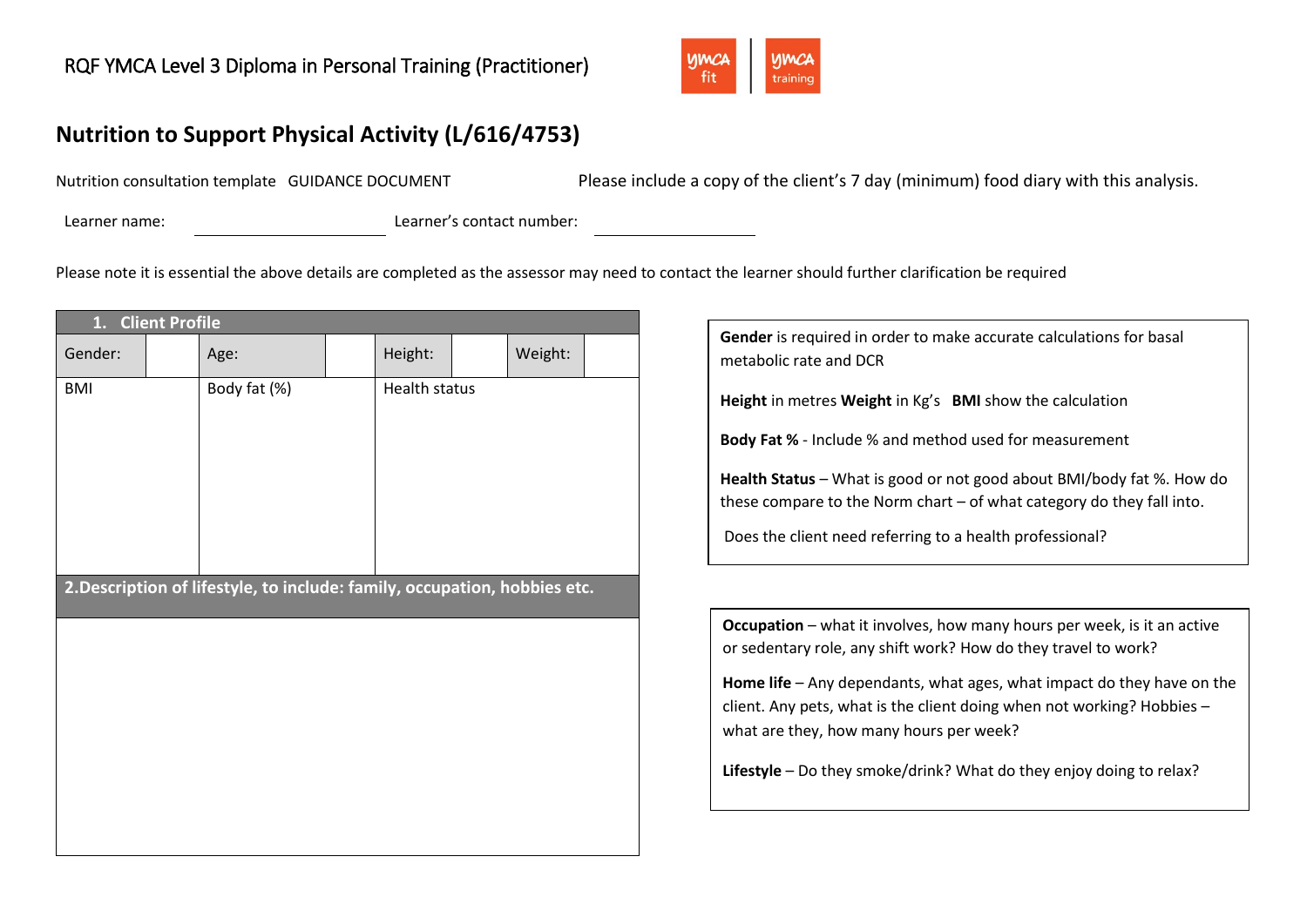

| Description of present exercise and<br>physical activity levels (apply FITT<br>where appropriate). | Description of past exercise and physical<br>activity levels (apply FITT where<br>appropriate) |
|----------------------------------------------------------------------------------------------------|------------------------------------------------------------------------------------------------|
|                                                                                                    |                                                                                                |
|                                                                                                    |                                                                                                |
|                                                                                                    |                                                                                                |
|                                                                                                    |                                                                                                |

| 4. Exercise and physical activity likes and dislikes: |           |  |
|-------------------------------------------------------|-----------|--|
| Likes:                                                | Dislikes: |  |
|                                                       |           |  |

| <b>Present Activity</b> |                                                                                     |
|-------------------------|-------------------------------------------------------------------------------------|
|                         | Write as $FIT - You$ may need to repeat if the client does varies activities        |
| Fx3                     |                                                                                     |
| I-70-85% MHR            |                                                                                     |
| $T - 60$ mins           |                                                                                     |
|                         | $T$ – CV running, swimming                                                          |
| Fx2                     |                                                                                     |
| I-mild overload         |                                                                                     |
| $T - 45$ mins           |                                                                                     |
|                         | T- core, pilates, abs sessions                                                      |
| Fx3                     |                                                                                     |
| I-75% 1RM               |                                                                                     |
| $T - 45$ mins           |                                                                                     |
|                         | T- Resistance training, free weights, body weight                                   |
|                         |                                                                                     |
|                         | <b>Past Activity</b> – Same here, go back at least 5 years, state how long ago this |
|                         | past activity was, e.g. 1 year or 5 years ago.                                      |

What the client likes doing. This can include meditation,

**Dislikes –** this may be a type of training or use of equipment e.g resistance machines.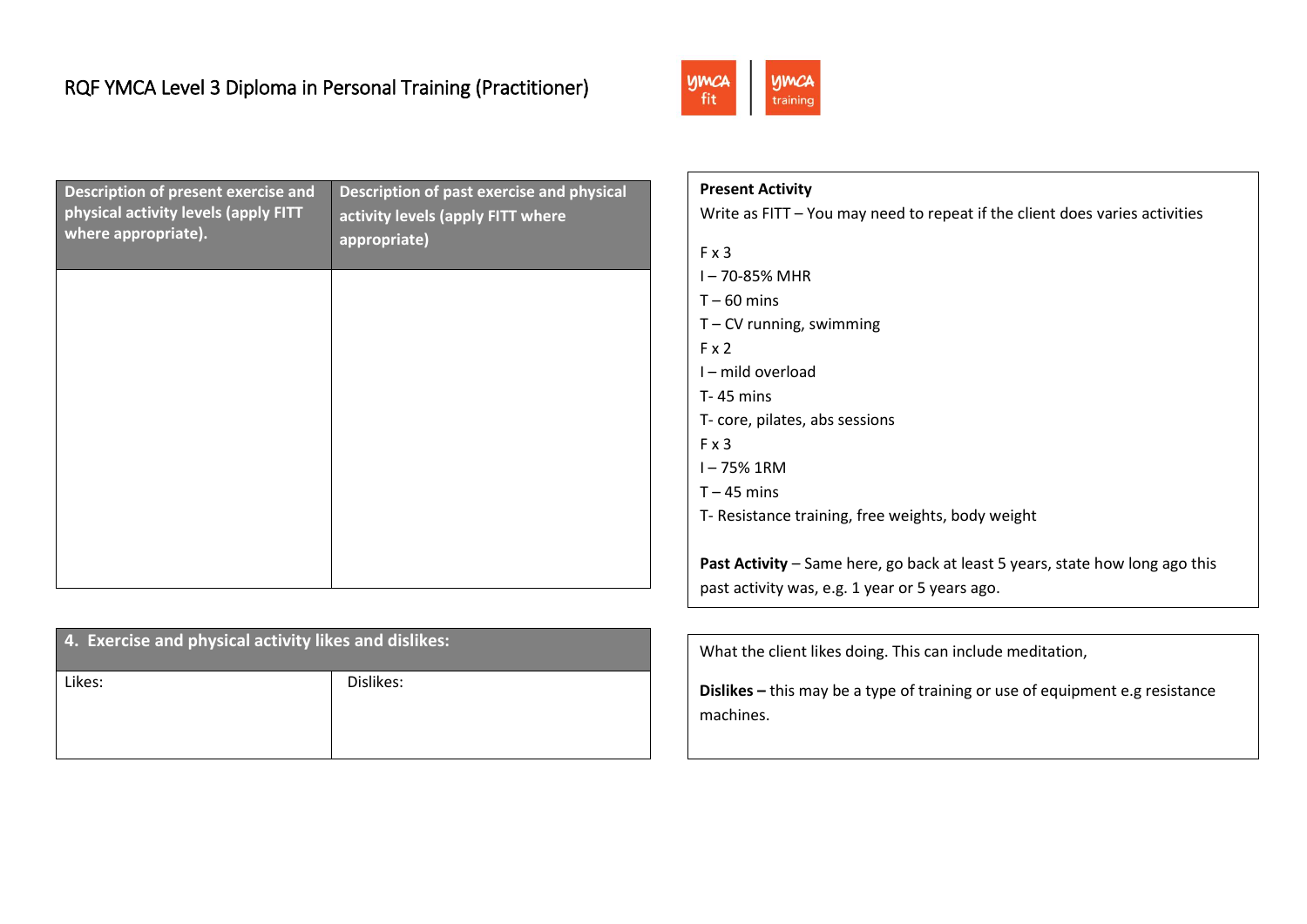**5. BMR Calculation (please show whole calculation)**

**6. Approximate daily kcal requirement:**

**(based on current activity levels, by calculating BMR and adding physical activity factor)**

Any other comments:

| 7. Clients nutritional likes and dislikes |           |  |  |
|-------------------------------------------|-----------|--|--|
| Likes:                                    | Dislikes: |  |  |
| 8. Analysis of the client's eating habits |           |  |  |
|                                           |           |  |  |
|                                           |           |  |  |
|                                           |           |  |  |
|                                           |           |  |  |
|                                           |           |  |  |



5. Use the **Schofield Calculation** – show your workings out

### **6. Daily Calorie Requirement**

Use the above figure and now add the activity factor. Include a statement as to why you chose this physical activity factor.

**Any other comments**: If you included the 'SEE' value, make a statement here as to why you included it. Likewise, if you didn't include it, state why you did not need to.

**Likes and dislikes** – Include a minimum of 3 for each

### **8. What is the client's daily diet like?**

Do they eat out? Buy ready-made meals? Buy & cook microwave meals? Do they eat at work e.g. whilst still working? Do they skip meals? Do they go for long periods without eating? Do they snack frequently? If so, what do they snack on? Is their diet different on their days off? Do they re-hydrate regularly through the day?

Do they drink alcohol? Do they eat breakfast? What times of the day do they eat, drink? Do they cook their own meals?

Can they cook meals from scratch? Is there a difference in their eating habits from the week to the weekend?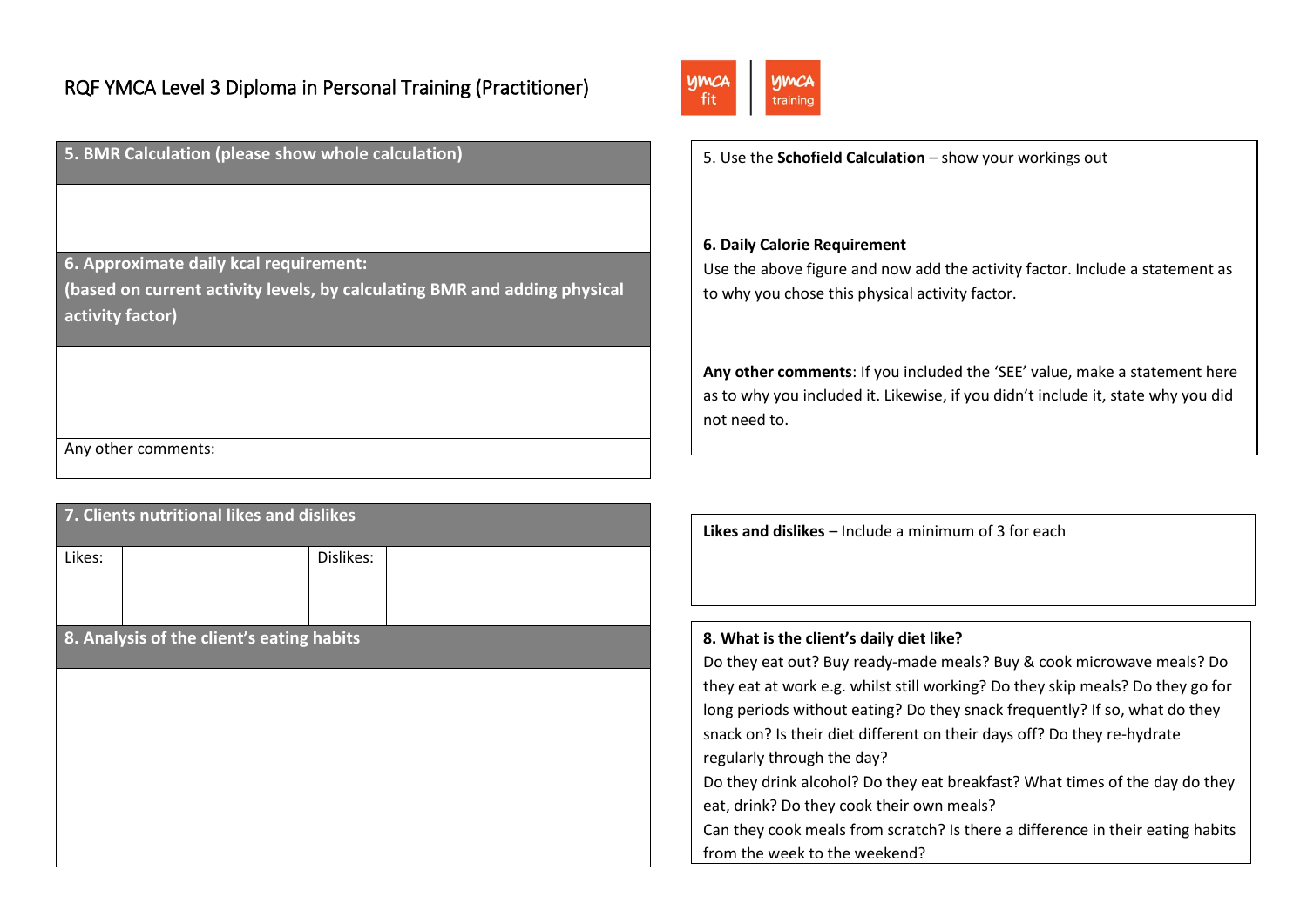**9. Analysis of the client's current nutritional intake in relation to quantity (number of portions eaten daily and portion size) and nutritional quality of their diet compared to healthy eating guidelines. Provide a rationale for your analysis in terms of health status. Note if there are any concerns which lead you to believe the client should be referred to their GP.**

| Quantity | <b>Quality</b>                                                                                                                                                                                                                      |
|----------|-------------------------------------------------------------------------------------------------------------------------------------------------------------------------------------------------------------------------------------|
|          | Look into the current quality<br>of the foods being eaten,<br>what they are missing out<br>on (vitamins/minerals etc.)?<br>and the impact this is having<br>on the clients health overall.<br>Avoid making<br>recommendations here. |



### **9. Quantity; Look at your client's 7 day food diary**

Tally up over the whole 7 days; and divide by 7 to get an average daily intake of each food group.

What is the number of carbohydrate portions (CHO), portions of protein, fats, fruit and veg?

Ensure you compare portion size to the guidelines so your tally is accurate. Look at volume of liquids intake, if alcohol is consumed, how many units? What was the intake of oils and spreads?

Compare the portion intake with the recommended guidelines. Is this within the healthy eating guidelines? If not, how does it differ? **Quality;**

**CHO** – How many of these were low GI and high GI? What does this mean to the client's energy levels?

**Protein** – How many were from complete sources? Were they high in saturated fat? Were incomplete sources appropriate (vegetable proteins) was food combining included to ensure intake of all essential amino acids? Were sources from natural products or processed foods? **Fats-** How many portions were saturated fat/unsaturated? Were essential fatty acids included? Why are these deemed important? Are there any trans fats in the diet? Why should these be avoided? **Fruit & Veg** – was there a good variety that included different colours as well as dark green veg? Were phytochemicals and antioxidants (superfoods) included and why are they considered important? **Oils and spreads** – Were any of these high in saturated fat, or types of fat or sugar?

**Liquids** – What was the hydrating value of these? Look at intakes of water? Flavoured water – is this high in sugar? Coffee, tea, alcohol.

How does all this compare to the eatwell plate and current healthy eating guidelines? How does it compare to nutrition requirements of the client based on the current physical activities?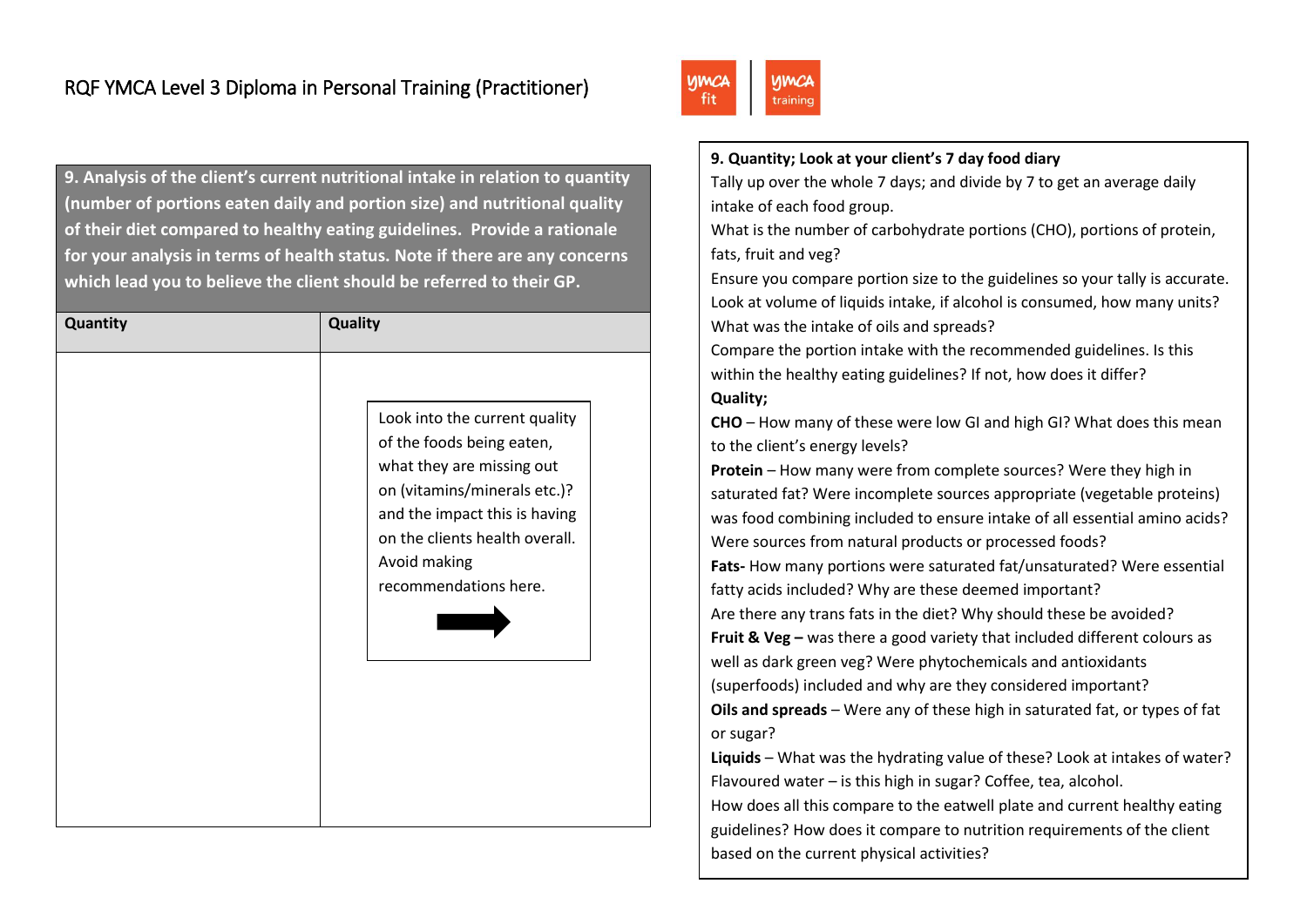**Following the analysis in the previous question, identify the good components of the client's nutritional intake and any recommendations in accordance to the Eatwell Guide and Governmental guidelines.** 

| <b>Good intake</b> | <b>Recommendations</b> |
|--------------------|------------------------|
|                    |                        |
|                    |                        |

## **Nutritional Case Study - Goal setting**

Applying the principles of nutrition to a physical activity programme. Based on the information gathered from the client and the analysis of this information agree short, medium & long-term SMART (nutritional & exercise/activity) goals with the client.

| 10. SMART goals                   |                                         |  |  |
|-----------------------------------|-----------------------------------------|--|--|
| <b>Nutritional Long-Term goal</b> | <b>Physical Activity Long-Term goal</b> |  |  |
|                                   |                                         |  |  |
|                                   |                                         |  |  |
|                                   |                                         |  |  |
| Agreed review points:             |                                         |  |  |
|                                   |                                         |  |  |
|                                   |                                         |  |  |



What was good about the above? Relate your answer to the current healthy eating guidelines.

What changes will you recommend? Please include a minimum of 4, more if necessary.

| Nutritional Long term goal (12 weeks)                                                                                                          |
|------------------------------------------------------------------------------------------------------------------------------------------------|
| Set a nutritional goal based upon your analysis of Q9                                                                                          |
| This must be SMART                                                                                                                             |
| Example: Eat 4 portions of veg and 3 portions of fruit daily by week 12                                                                        |
| <b>Physical Activity Long Term Goal (12 weeks)</b>                                                                                             |
| Set an activity or exercise goal, this must be SMART                                                                                           |
| Example 60 minute gym session of resistance training and CV x 3 week by<br>week 12                                                             |
| <b>Agreed Review Points</b>                                                                                                                    |
| What will you and your client agree to do at the end of each stage in order<br>to measure success? Provide a date of when this will take place |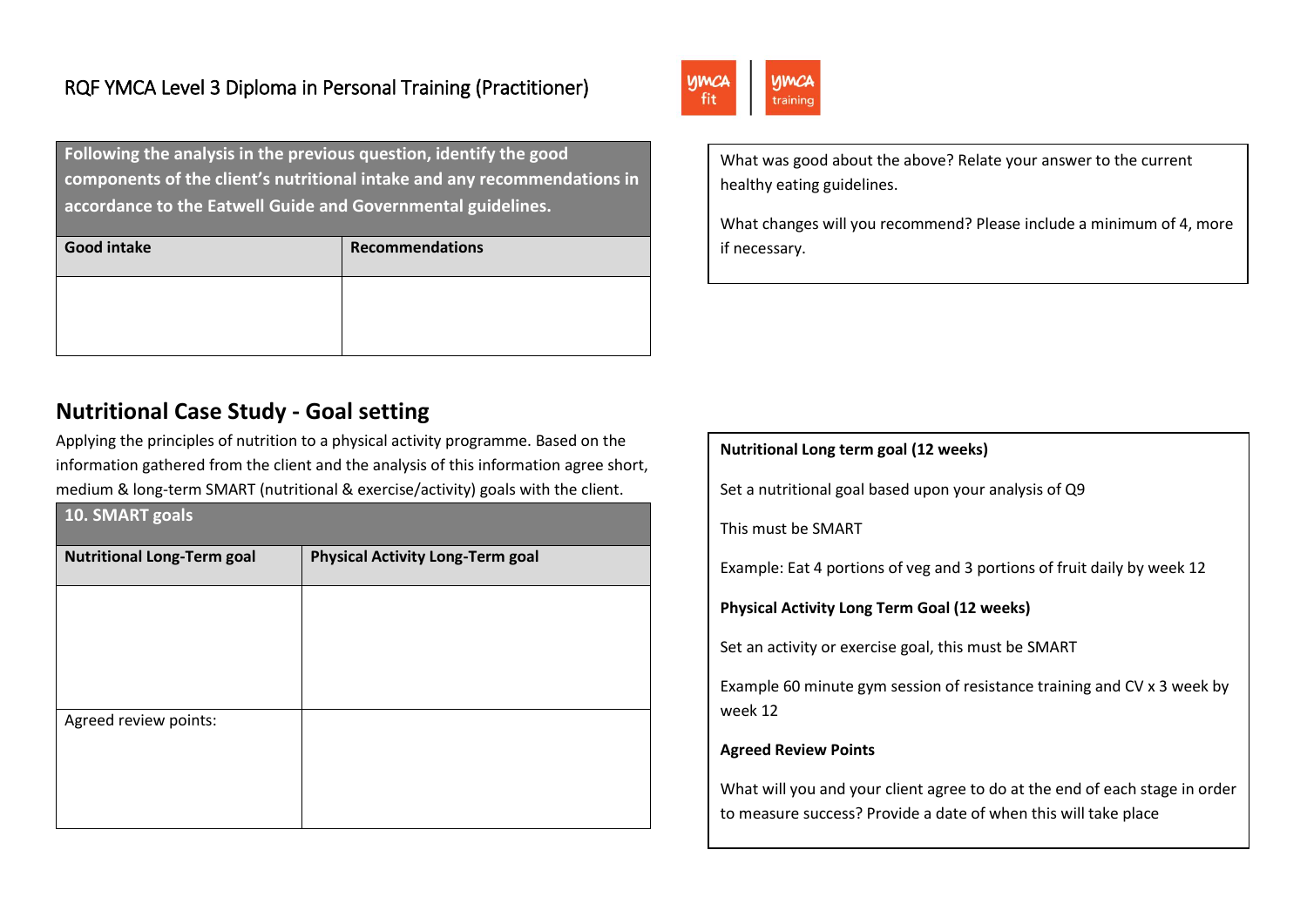| <b>Nutritional Medium-Term goal</b> | <b>Physical Activity Medium-Term goal</b> |
|-------------------------------------|-------------------------------------------|
|                                     |                                           |
|                                     |                                           |
|                                     |                                           |
|                                     |                                           |
|                                     |                                           |
| Agreed review                       |                                           |
| points:                             |                                           |
|                                     |                                           |
| <b>Nutritional Short-Term goal</b>  | <b>Physical Activity Short-Term goal</b>  |
|                                     |                                           |
|                                     |                                           |
|                                     |                                           |
|                                     |                                           |
| Agreed review points:               |                                           |

I agree with the above goals and review points and understand the advice I have been given.

Client Signature: MUST BE INCLUDED DATE: MUST BE INCLUDED



| Nutritional medium term goal (8 weeks)                                 |  |  |  |  |
|------------------------------------------------------------------------|--|--|--|--|
| What do you expect the client to achieve in this time frame?           |  |  |  |  |
| This must be part of the long term goal                                |  |  |  |  |
| Example: Eat 3 portions of veg and 2 portions of fruit daily by week 8 |  |  |  |  |
| <b>Physical Activity medium term goal (8 weeks)</b>                    |  |  |  |  |
| What do you expect the client to achieve in this time frame?           |  |  |  |  |
| This must be part of the long term goal                                |  |  |  |  |
| Example 60 minute gym session of resistance training and CV x 2 week   |  |  |  |  |
| by week 8                                                              |  |  |  |  |
| Nutritional short term goal (2-4 weeks)                                |  |  |  |  |
| What do you expect the client to achieve in this time frame?           |  |  |  |  |
| This must be part of the long term goal                                |  |  |  |  |
|                                                                        |  |  |  |  |
| Example: Eat 2 portions of veg and 1 portion of fruit daily by week 4  |  |  |  |  |
| Physical Activity short term goal (2-4 weeks)                          |  |  |  |  |
| What do you expect the client to achieve in this time frame?           |  |  |  |  |
| This must be part of the long term goal                                |  |  |  |  |
| Example 60 minute gym session of resistance training and CV x 1 week   |  |  |  |  |
| by week 4<br><b>Agreed Review Points: As previous</b>                  |  |  |  |  |
|                                                                        |  |  |  |  |

The nutrition goal must support the physical activity goal. For example a goal to increase lean mass, the nutrition goal must support this. A weight loss goal is not acceptable as the only physical activity goal.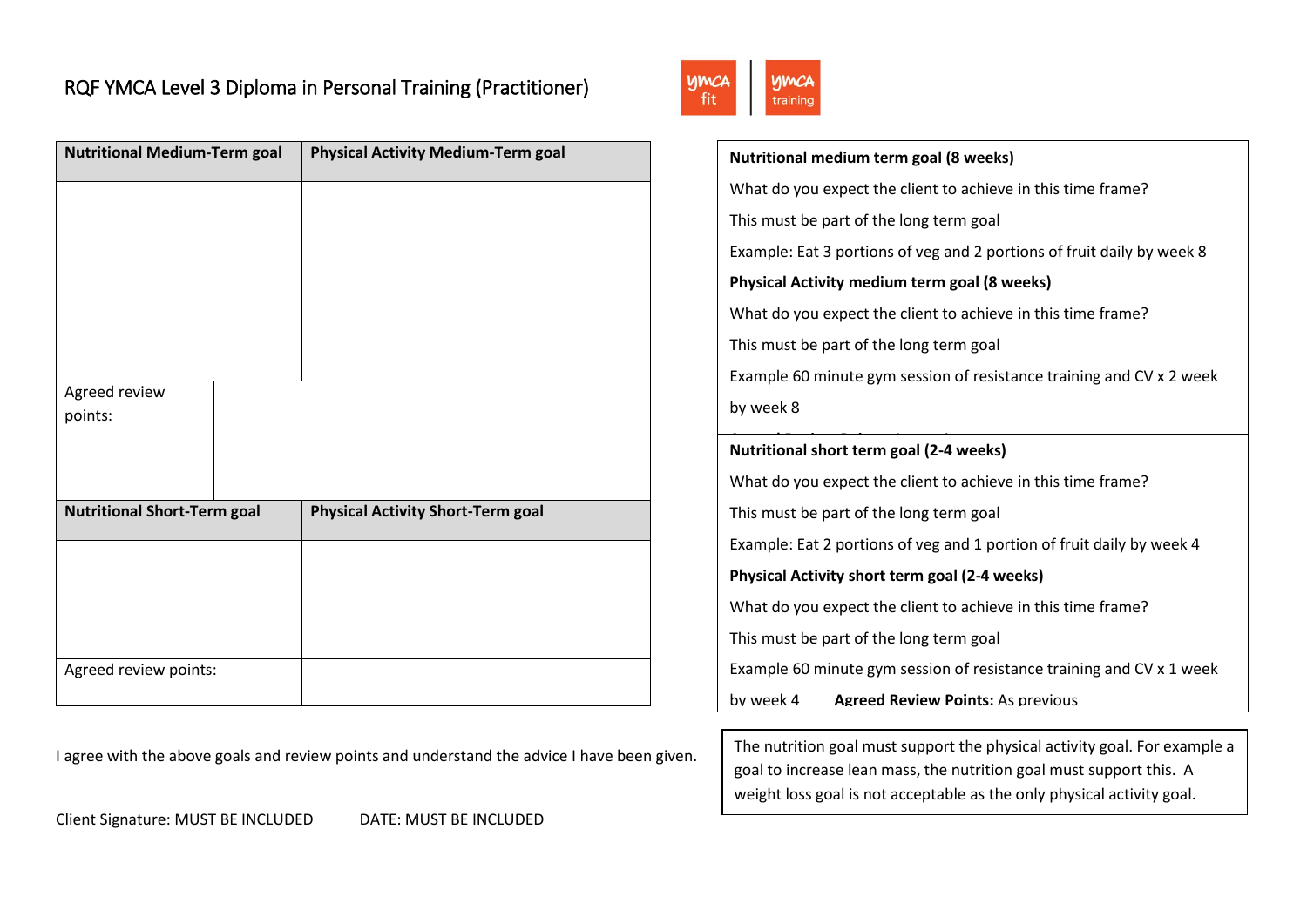

Based on the information you have gathered from your client, your analysis & agreed goals, provide a nutritional & exercise/activity plan that will help your client to achieve their goals.

**11. Identify 2 sources of educational information that you will access and make use of with your client and describe how these will help your client achieve their goals**

| Source of information | How it will help the client achieve their<br>goals |
|-----------------------|----------------------------------------------------|
| a)                    |                                                    |
| b)                    |                                                    |

| 12. Outline of nutritional changes<br>required | Why these changes will help your<br>client achieve their goals |
|------------------------------------------------|----------------------------------------------------------------|
|                                                |                                                                |
|                                                |                                                                |
|                                                |                                                                |
|                                                |                                                                |

| Source of information                                                           |
|---------------------------------------------------------------------------------|
| These can be a publication or website. They must be reputable &<br>educational  |
| Example; NHS Choices website                                                    |
| Inappropriate would be a celebrity endorsed publication/website                 |
| How it will help the client achieve their goal                                  |
| Why have you decided to recommend this source of information to<br>vour client? |

### **Outline of nutritional changes required**

Go back to Q9, as a result of your analysis of the food diary, what will you now recommend to the client?

Be very specific, 'eat more veg' is not specific. Give examples and how much more. It could be more grams of protein per kg of body weight, eat more regularly throughout the day. Your client needs detail to know exactly what they need to do to start the programme.

These recommendations must also relate to the goals set in Q10.

#### **Why these changes?**

For every nutritional change, provide a reason to justify your recommendation.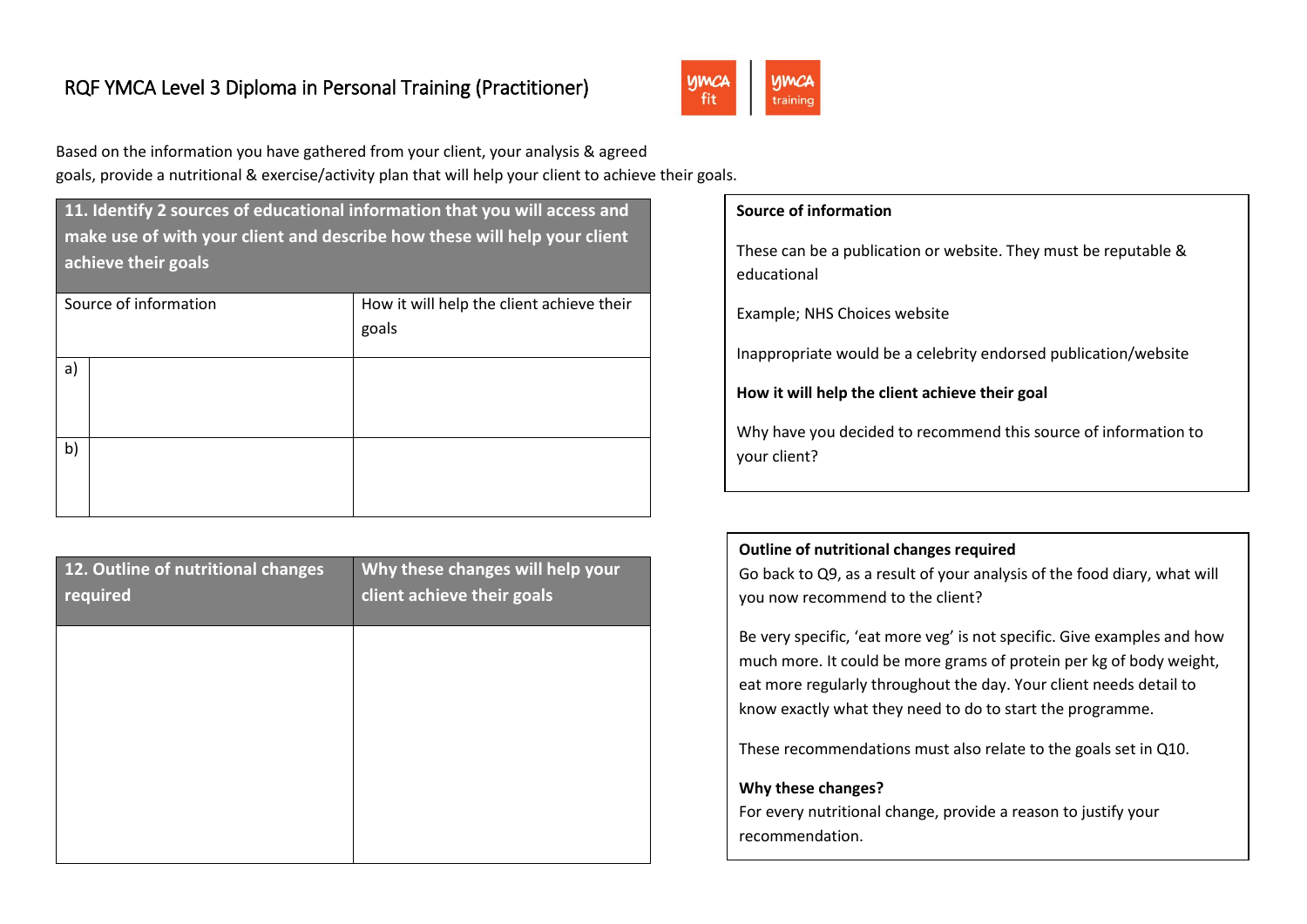**13. Overview of proposed exercise and physical activity plan aligned to the agreed nutritional changes and goals (applying FITT ).**

## **Nutritional Case Study - Short-term goal review**

Review the short-term goals (see the goal setting section for review timescale) & evaluate your client's understanding of the nutritional advice & how it links to the exercise/physical activity plan.

Evaluate their progress & suggest any changes that might be needed as a result of this review.

**14. Review of client's understanding and feedback from the client about the plan**

**15. Negotiated changes to the nutritional goals and/or exercise/physical activity plan**



Here you now show the activity/exercise plan that you recommend.

It must relate to the goals set in Q10 & also to the nutritional changes recommended in Q12

Only the first month of the plan is required, so this will relate to the activity/exercise plan for the short term goal.

This must include frequency, intensity, time and type of activity

At the end of the short term goal period you will need to hold a review with your client. This relates to the review points shown in the short term goal set in Q10

Show what you have done in order to measure progress (success or not), your comments about the current progress made and your client's comments.

Following the first review, you now need to make some changes. Look at the comments made by yourself and the client in Q14 and recommend any changes to the exercise plans.

Nutritional goals will now change to the next goal stage – medium term. These may need reviewing if the client has over or under achieved in the short term.